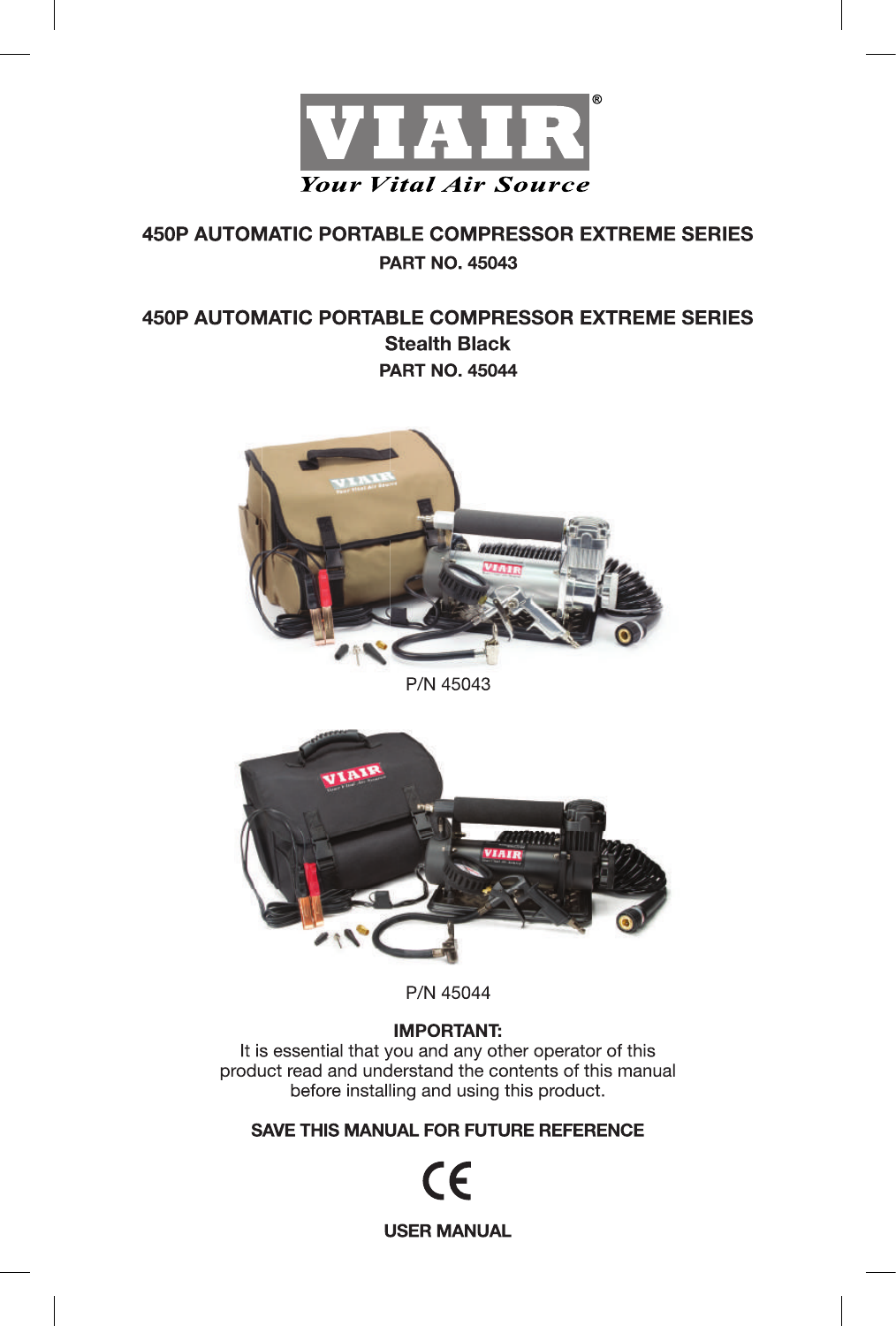# **IMPORTANT SAFETY INSTRUCTIONS:**

**CAUTION:** To reduce risk of electrical shock or electrocution:

- Do not disassemble. Do not attempt repairs or modifications.
- Refer to qualified service agencies for all service and repairs.
- Do not use this product in or area where it can fall or be pulled into water or other liquids.
- Do not reach for this product if it has fallen into liquid.
- Use this compressor with 12-Volt DC systems only.
- This product should never be left unattended during use.

#### **WARNING:** To prevent injury:

- Never allow children to operate this compressor.
- Close supervision is necessary when this compressor is being used near children.
- This compressor will become very HOT during and immediately after use. Do not touch any part of this compressor with bare hands, other than the ON/OFF switch during and immediately after use.
- Do not use this product near flames or explosive materials or where aerosol products are being used.
- Do not operate this product where oxygen is being administered.
- Do not pump anything other than atmospheric air.
- Never use this product while sleepy or drowsy.
- Do not use any tools or attachments without first determining maximum air pressure for that tool or attachment.
- Never point any air nozzle or air sprayer toward another person or any part of the body.
- This air compressor is equipped with an Automatic Reset Thermal Protector, and can automatically restart after the thermal protector resets. Always cut off power source when thermal protector becomes activated.
- Wear safety glasses or goggles when operating this product.
- Use only in well ventilated areas.
- After usage, always release excess pressure from the coil hose by turning On/Off switch to the Off position, disconnect hose from compressor, with the tire inflation gun still connected to the other end of the coil hose, pull trigger on the tire inflation gun to release excess pressure.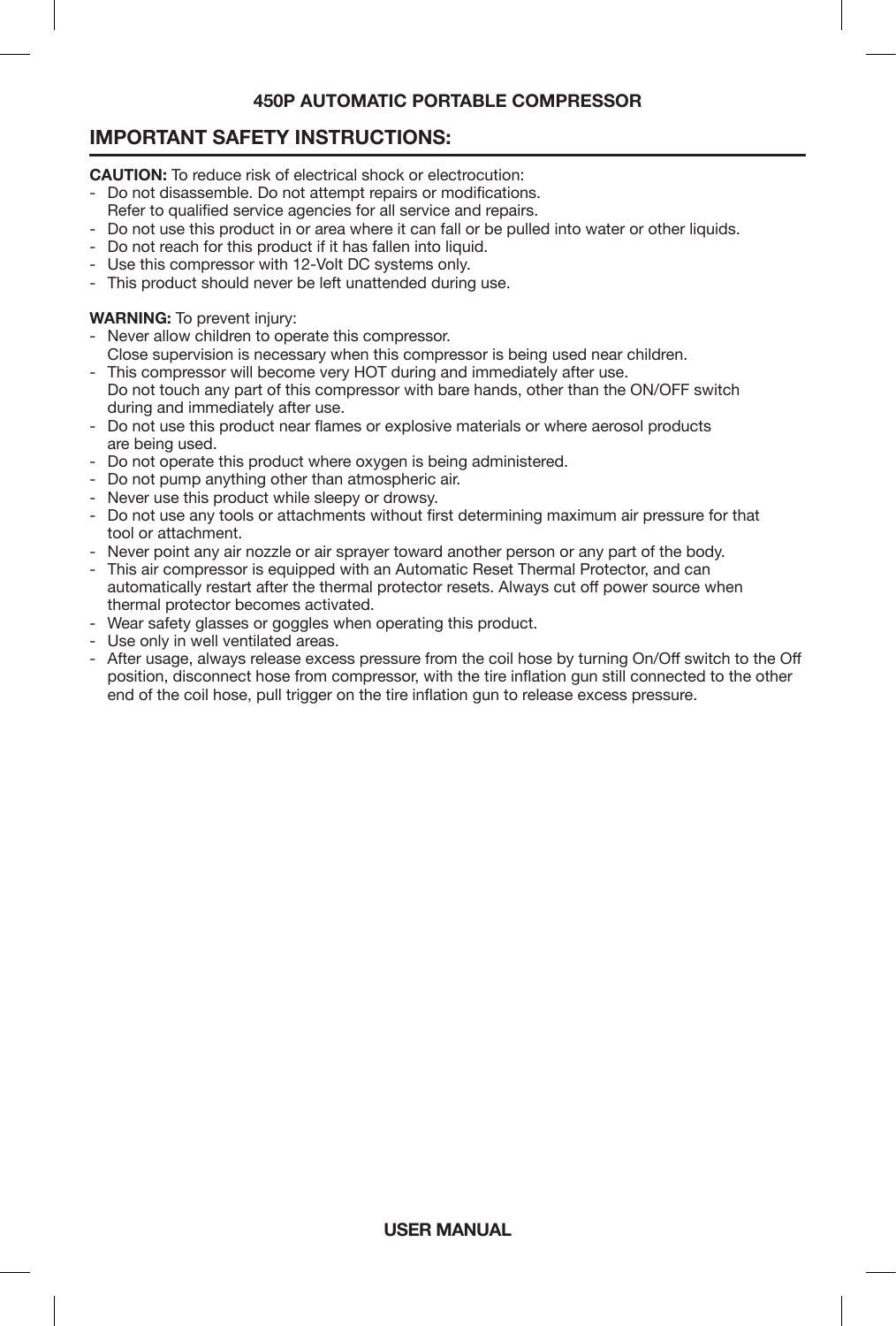## **OPERATING INSTRUCTIONS:**

Please read and follow the operating instructions carefully to assure that you will enjoy the convenience and best use out of your air compressor.

- 1. Always operate the compressor AT OR BELOW THE MAXIMUM PRESSURE RATING of the compressor. Refer to Specifications section of this manual.
- 2. Always OBSERVE THE MAXIMUM DUTY CYCLE of the air compressor. Refer to Specifications section of this manual for details. Operations exceeding maximum pressure ratings and or duty cycle will result in damage to air compressor.
- 3. Your air compressor is equipped with an AUTOMATIC THERMAL OVERLOAD PROTECTOR. This feature is designed to protect the air compressor from over-heating and causing permanent damage to your air compressor. The thermal overload protector will automatically cut off power to air compressor should internal operating temperature of the air compressor rise above safe levels during excessive use.
- 4. Should your compressor shut off suddenly after extended use, do not attempt to restart air compressor. Turn ON/OFF switch of air compressor to the OFF position. The automatic thermal overload protector will automatically reset when internal temperature of the air compressor drops below safe level. After allowing air compressor to cool off for about 30 minutes, you can safely resume use of the air compressor by turning on the air compressor.
- 5. For your convenience, and to protect the air compressor from over-pressure operation that can cause permanent damage to the unit - this compressor is equipped with built-in pressure switch with a factory set cut-on pressure of 130 PSI  $(\pm 5\%)$  and a factory set cut-off pressure of 155 PSI (± 5%). During inflation of tire pressures between 130 PSI to 155 PSI, if you stop inflation, the compressor may not restart. This is completely normal, since inline pressure is greater than cut-on pressure of the pressure switch and less than cut-off pressure of the pressure switch. To restart compressor, deflate tire pressure to below 130 PSI, reconnect tire chuck to tire valve stem and resume tire inflation.
- 6. Please note that you may experience a slight delay of the compressor's motor starting when the ON/OFF switch is turned on while compressor is pressurized (when there is pressure in the line that the compressor is connected to). This is a normal delayed reaction, not a Compressor ON/OFF switch malfunction.
- 7. It is strongly recommended that you keep the vehicle's engine running while using the air compressor to prevent discharge of your vehicle's battery.
- 8. ONLY OPERATE THE AIR COMPRESSOR IN WELL VENTILATED AREAS. Compressor performance is enhanced when operating compressor with vehicle engine running.

**IMPORTANT:** Engine must be running while using this compressor.

Before attaching air compressor power clamps to your vehicle's battery terminals, check to make sure that the ONVOFF switch of your compressor is in the OFF position. Attach the Positive (+) battery clamp (Red) to the Positive terminal of the battery and the Negative (-) battery clamp (Black) to the Negative terminal of the battery. Always keep your vehicle's engine running while operating compressor to avoid draining your vehicle's battery.

**CAUTION:** Your Portable Air Compressor is Moisture and Dust Resistant, but NOT WATER OR DUST PROOF. Never place compressor in soft sand while running the compressor. Vibration from the compressor will cause the compressor to settle into soft sand, resulting in compressor drawing in foreign particles. Never expose compressor to water while running the compressor.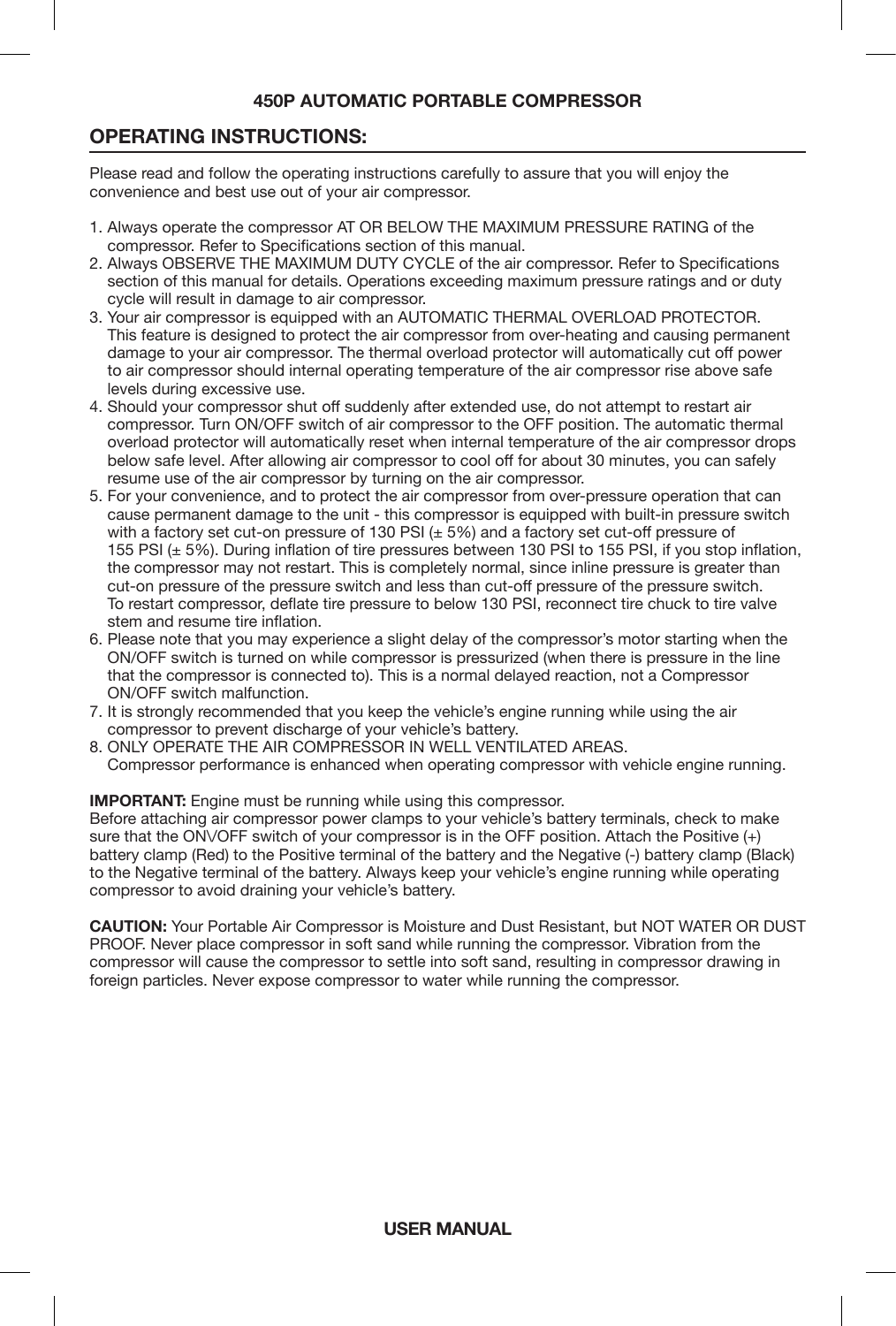### **OPERATING INSTRUCTIONS (cont'd):**

**This air compressor comes with 1/4" quick connect stud. An extension coil hose and a tire inflation gun are also included with your compressor. Each end of the extension coil hose is equipped with a 1/4" quick connect coupler. The tire inflation gun comes with a 1/4" quick connect stud, pressure gauge, rubber hose, bleeder valve and tire chuck. Attach one end of the extension coil hose to the stud on your compressor and the other end to the stud on the tire gun kit. The tire gun kit can be used for both airing up and airing down. Please familiarize yourself with the following functions of this versatile air tool:**

#### *TIRE INFLATION:*

- 1. Attach one end of the extension coil hose to the compressor and the other end to the tire gun kit.
- 2. Push the tire chuck, with the lever in the upright position, down over the tire valve stem and then push the lever down to the horizontal position to lock in place.
- 3. Turn compressor switch on and hold down the trigger on the tire gun kit to begin inflation.
- 4. When desired pressure is reached, release the trigger and turn power switch on compressor off.

**NOTE:** To release excess pressure, turn off compressor and disconnect hose from compressor. With the tire inflation gun still connected to the other end of the coil hose, pull trigger on the tire inflation gun to release excess pressure.

**CAUTION:** To avoid over inflation, never exceed recommended pressure on articles to be inflated. Bursting can cause serious injury.

**NOTE:** Your air compressor is equipped with a pressure switch (cut in at 130 PSI, cut out at 155 PSI). This feature is designed to protect the air compressor from over-pressure causing permanent damage to your air compressor. The pressure switch automatically turns off the motor when the internal pressure of the air compressor reaches the factory set "cut-out" pressure (155 PSI) and restarts when the internal pressure drops below 130 PSI.

#### *TIRE DEFLATION:*

- 1. Push the tire chuck (with the lever in the upright position) down over the tire valve stem and then push the lever down to the horizontal position to lock in place.
- 2. Press the bleeder valve button on the tire gun kit to decrease tire pressure.
- 3. When desired pressure is reached, release the bleeder valve button to halt deflation.

**IMPORTANT:** Make sure compressor sits upright while operating compressor. Do not operate compressor in any other position. Avoid tugging at compressor to move it. Instead, move compressor to the same side of vehicle as tires that are being aired up.

Always make sure the Portable Compressor's power cord is uncoiled and fully extended when using your air compressor to avoid overheating the power cord.

#### *INLINE PRESSURE GAUGE:*

- 1. The pressure gauge on the inflation gun provides convenient tire pressure monitoring when airing up or down (not airflow of the compressor). This eliminates switching back and forth between a tire chuck and a tire pressure gauge.
- 2. Please note that during inflation and deflation, due to air velocity, pressure gauge cannot provide accurate pressure readings. Release lever on the tire inflation gun during inflation to check tire air pressure.

**NOTE:** To release excess pressure, turn off compressor and disconnect hose from compressor. With the tire inflation gun still connected to the other end of the coil hose, pull trigger on the tire inflation gun to release excess pressure.

### **USER MANUAL**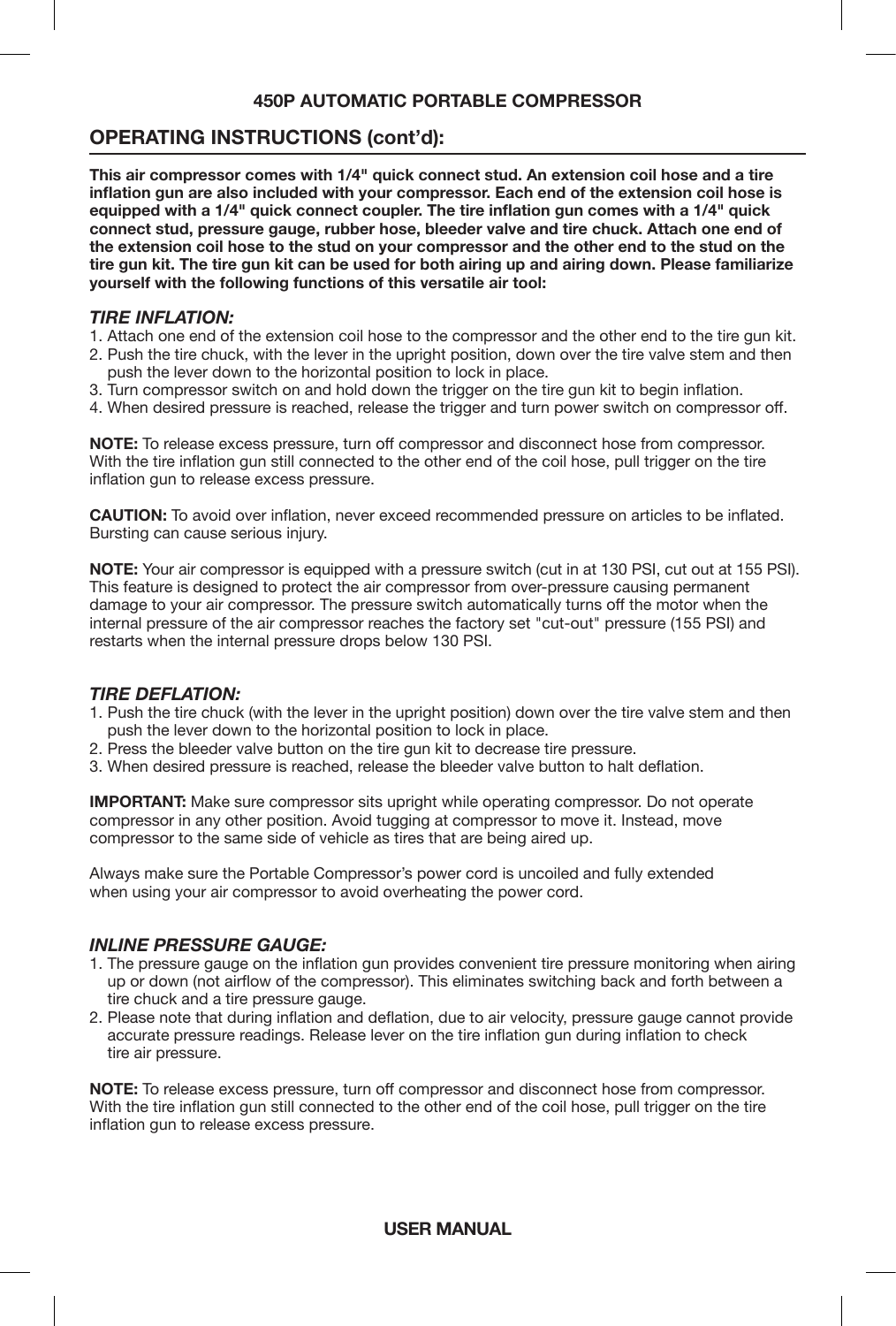## **SAFETY PRECAUTIONS:**

- 1. Always inflate tires to manufacturer's recommended tire pressures. Exercise extreme caution when driving with aired-down tires. Reinflate tires before high-speed roadway travel.
- 2. Never exceed 20 M.P.H. when driving with partially inflated tires.
- 3. Never make sharp turns while driving with reduced tire pressure.
- 4. Re-inflate tires before high speed traveling onto roadways.

5. Use heat-resistant, minimum 200 PSI rated working pressure extension hose. Do not use aftermarket hoses with less than 200 PSI working pressure. Some aftermarket hoses may not be suitable for use with this air compressor due to heat and pressure typically generated by this type of air compressors.

**CAUTION:** Never touch the air compressor or fittings connected to the air compressor other than the ON/OFF switch with bare hands during or immediately after use. The extension hose and fittings connected extension hose will become very HOT during and after use. If necessary, wear heat resistant gloves to remove hose from the compressor quick connect stud.

# **MAINTENANCE & REPAIRS:**

Your air compressor is equipped with permanently lubricated, maintenance-free motor. Never try to lubricate the compressor. Regularly clean dust and dirt from compressor cooling fins and motor housing. All repairs should be performed by Manufacturer or Manufacturer authorized service agencies only.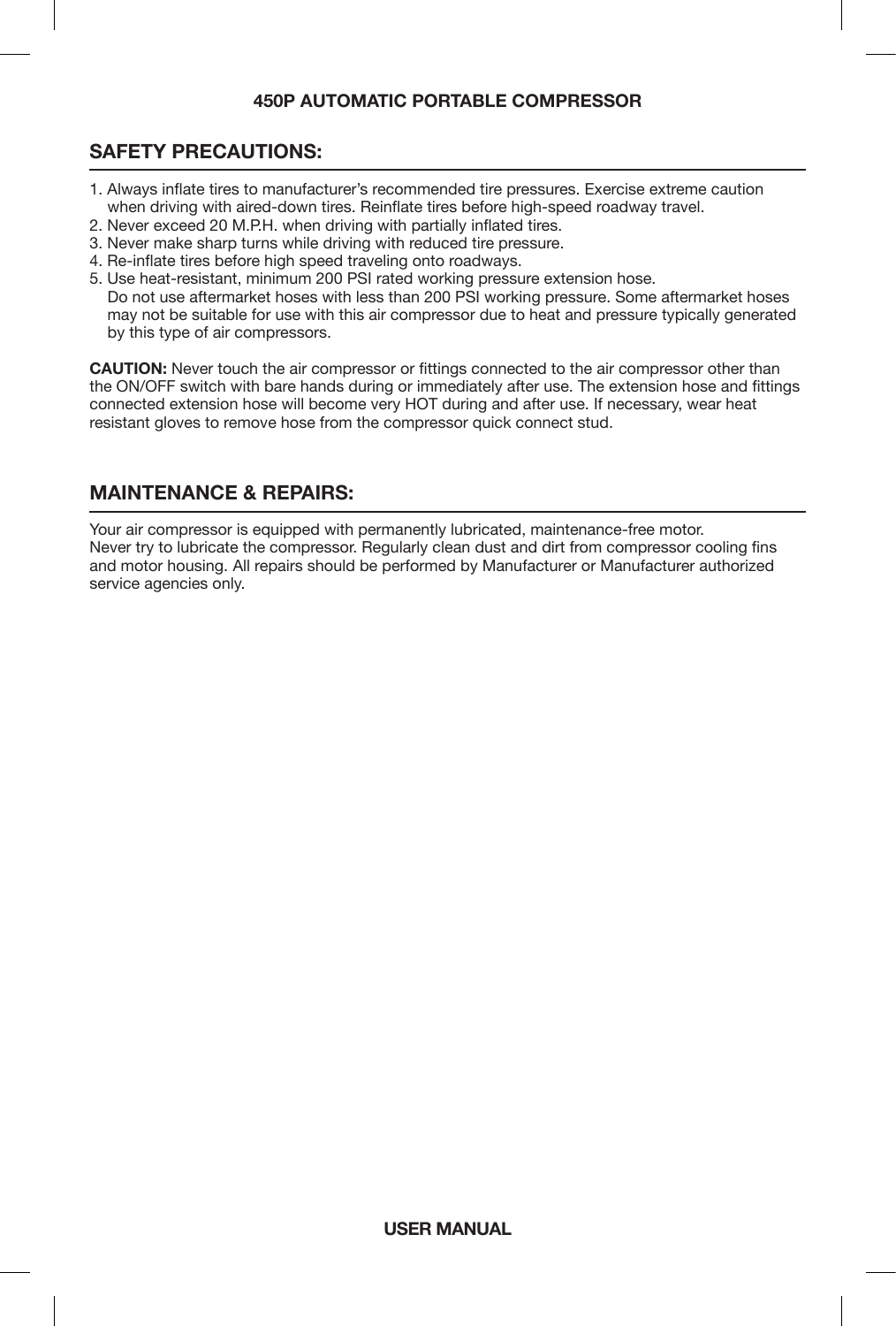### **INLET AIR FILTER INSTALLATION INSTRUCTION:**

- 1. Check to make sure air filter element is properly installed in your Inlet Air Filter Assembly
- 2. Remove the temporary protective red plug from compressor's air inlet port.
- 3. Install inlet air filter onto compressor's air inlet port. (Thread tape Not Recommended).
- 4. Hand tighten inlet air filter.

**IMPORTANT:** For optimal compressor performance, replace filter element periodically. Clogged filter will drastically reduce compressor flow rate and performance.





**USER MANUAL**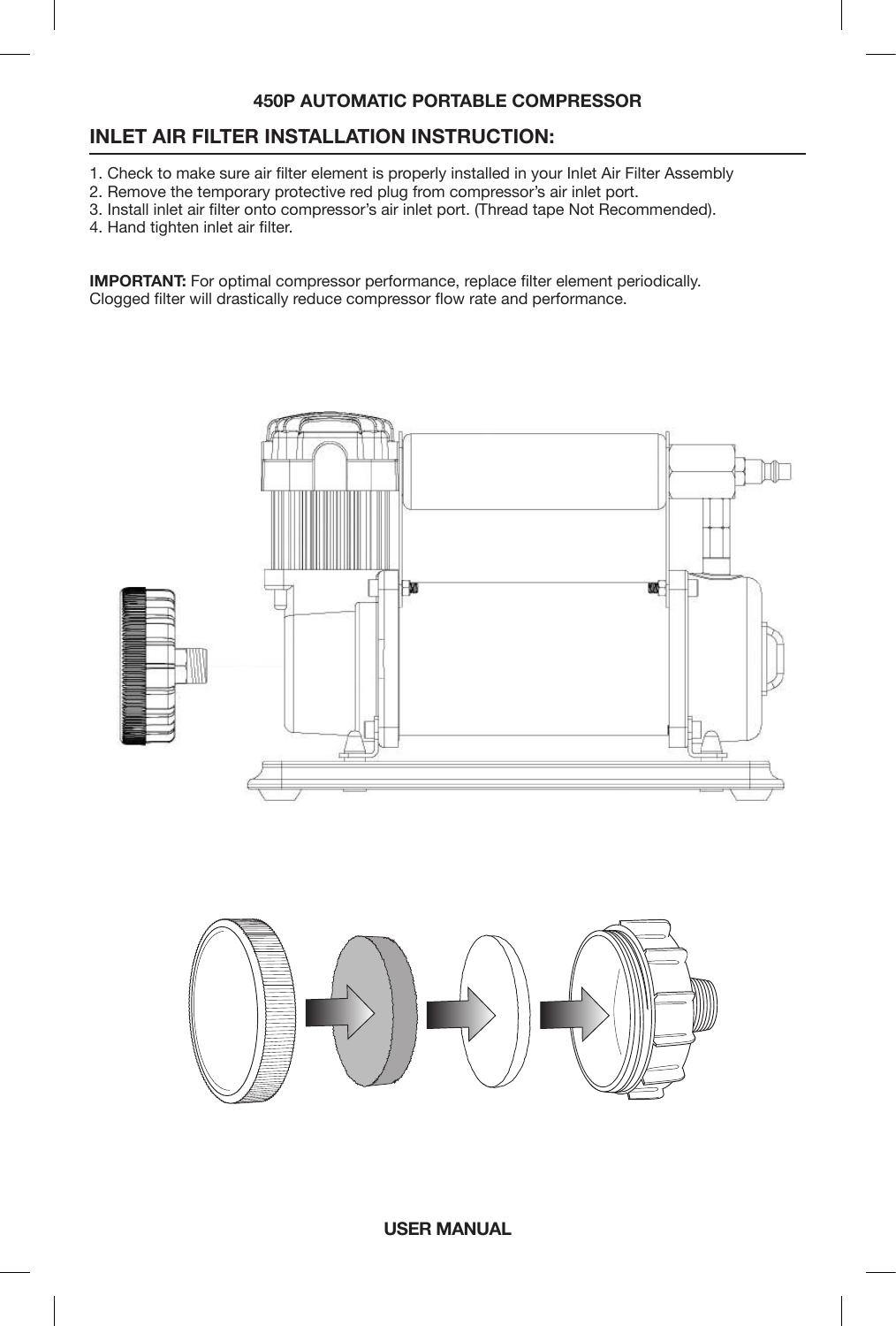# **TROUBLESHOOTING GUIDE:**

| PROBLEM:                                                                        | POSSIBLE CAUSE(S)                                                                                  | <b>CORRECTIVE ACTION</b>                                                                                                                                                                                                                                                         |
|---------------------------------------------------------------------------------|----------------------------------------------------------------------------------------------------|----------------------------------------------------------------------------------------------------------------------------------------------------------------------------------------------------------------------------------------------------------------------------------|
| Compressor will not run                                                         | 1. No power, or power switch<br>in OFF position<br>2. Blown fuse<br>3. Motor overheats             | 1. Make sure compressor<br>switch is ON<br>2. Disconnect compressor<br>from power source, replace<br>fuse. (Refer to Specifications<br>section for correct<br>fuse amperage)<br>3. Let compressor cool off for<br>about 30 minutes to allow<br>thermal overload switch to reset. |
| Thermal overload<br>protector cuts out<br>repeatedly                            | 1. Lack of proper ventilation or<br>ambient temperature is too high<br>2. Compressor valves failed | 1. Move compressor to well<br>ventilated area, or area with<br>lower ambient temperature<br>2. Service or replace compressor                                                                                                                                                     |
| Excessive knocking<br>or rattling                                               | 1. Worn bearing on eccentric or<br>motor shaft<br>2. Cylinder or piston ring is worn               | 1. Service or replace compressor                                                                                                                                                                                                                                                 |
| Compressor air flow lower<br>than normal, or cannot<br>pump to higher pressures | 1. Worn piston ring or inlet valve                                                                 | 1. Service or replace compressor                                                                                                                                                                                                                                                 |